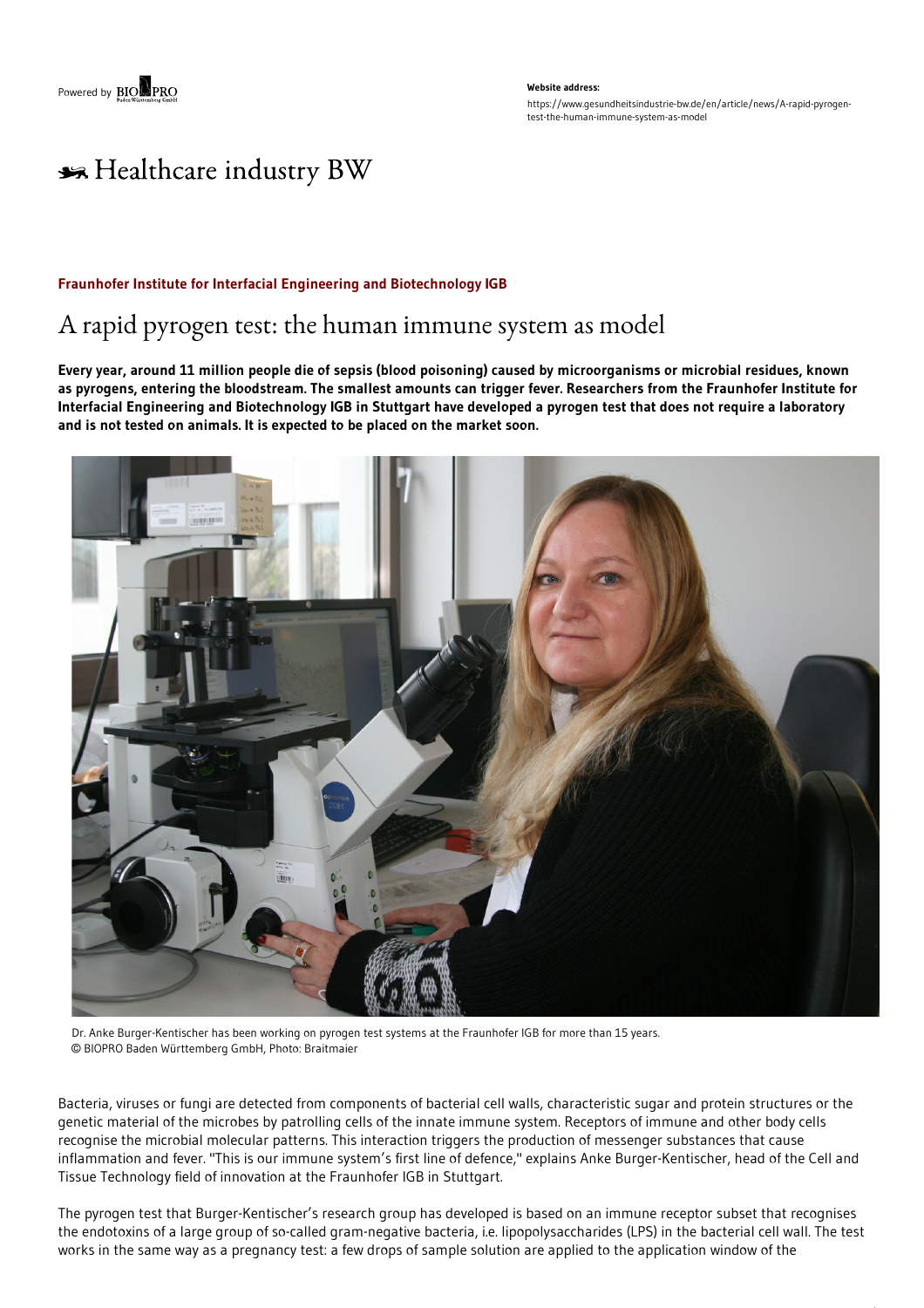ImmuStick, and capillary flow transports them to the receptors on the strip.

If the sample contains bacterial endotoxins, the latter will bind to the corresponding immune receptor, thereby displacing a labelled molecule that has a much lower receptor-binding capacity than the pyrogens. The ligands are released and migrate with the labelled control molecules through the test strip where they become visible as coloured stripes in the viewing window. Two stripes appear in the viewing window if ligands and control molecules have been captured by the antibodies: one stripe indicates whether the sample contains pyrogens; the second stripe serves as confirmation that the test has worked, and should always appear.

### Modular test principle

"The special thing about the pyrogen test is that we can use this immune receptor family in a modular way," says Burger-Kentischer. Depending on the receptors used, the test would also be able to detect gram-positive bacteria, viruses and fungi. Until now, pyrogens have only been detectable using more complex laboratory tests or animal experiments.

A conventional indirect pyrogen test uses human blood or the immune cells in blood and is carried out in a laboratory. A test substance is added and the number of fever-causing messenger substances released is measured after a short incubation time. Another method uses horseshoe crab blood, which clots when it comes into contact with an endotoxin.

### "Animal testing is often not transferable to humans"

The oldest pyrogen detection system involves rabbits that are injected with the solution to be tested and are subsequently examined to see if they have developed a fever. "However, these animal experiments are often not transferable to humans because the animals' immune system produces different results from the human immune system," says the molecular biologist. It therefore makes sense to use the receptors from the innate human immune system for the pyrogen test. "This not only reduces the number of animals used for pyrogen testing, but is also bio-intelligent," she emphasizes.

The researchers led by Burger-Kentischer developed and applied for a patent for a cell-based pyrogen test. The researchers genetically modified the cells in such a way that they presented human immune receptors as pyrogen detectors. However, this also required the tests to be carried out in laboratories. "My vision was to develop a simple positive-negative test that anyone can use anywhere."

### Pyrogen testing is mandatory

The ImmuStick can for example be used for checking the quality of drinking water in bathing lakes. Pharmaceutical companies and medical device manufacturers are even legally obliged to prove that their products are pyrogen-free to ensure that patients are not infected at a later date.

The Stuttgart researchers have since been granted a patent for the ImmuStick pyrogen test strip. "We were able to show that the test works well for bacteria and bacterial fragments in aqueous solutions," says Burger-Kentischer. Over the next three years, it will be a matter of finding the "best, simplest and most sensitive" test variant.

One particular aim is to test how many receptors are required for high test sensitivity or how to combine immune receptors that are specific for different pyrogens. Burger-Kentischer explained that her group was also looking into alternatives to the detection using the competitive displacement of ligands.



The first prototype of the pyrogen test measures approximately two centimetres by six centimetres. © Fraunhofer IGB

### Preparing for market entry alongside industrial partners

In July 2019, the research group entered into a cooperation with three industrial partners that have experience in fluorescence labelling as well as the construction and marketing of test strips. "A product has to be completely mature before you can sell it. And this can only be done with cooperation partners," says Burger-Kentischer.

In the long term, the biologist wants to use the test to prevent pyrogens from getting into the body. She also hopes to track down pyrogens that are already in the bloodstream. At present, it takes a long time to identify the microorganism that has caused an individual case of sepsis in order to be able to specifically treat the disease. This is why sepsis treatment usually starts with broad